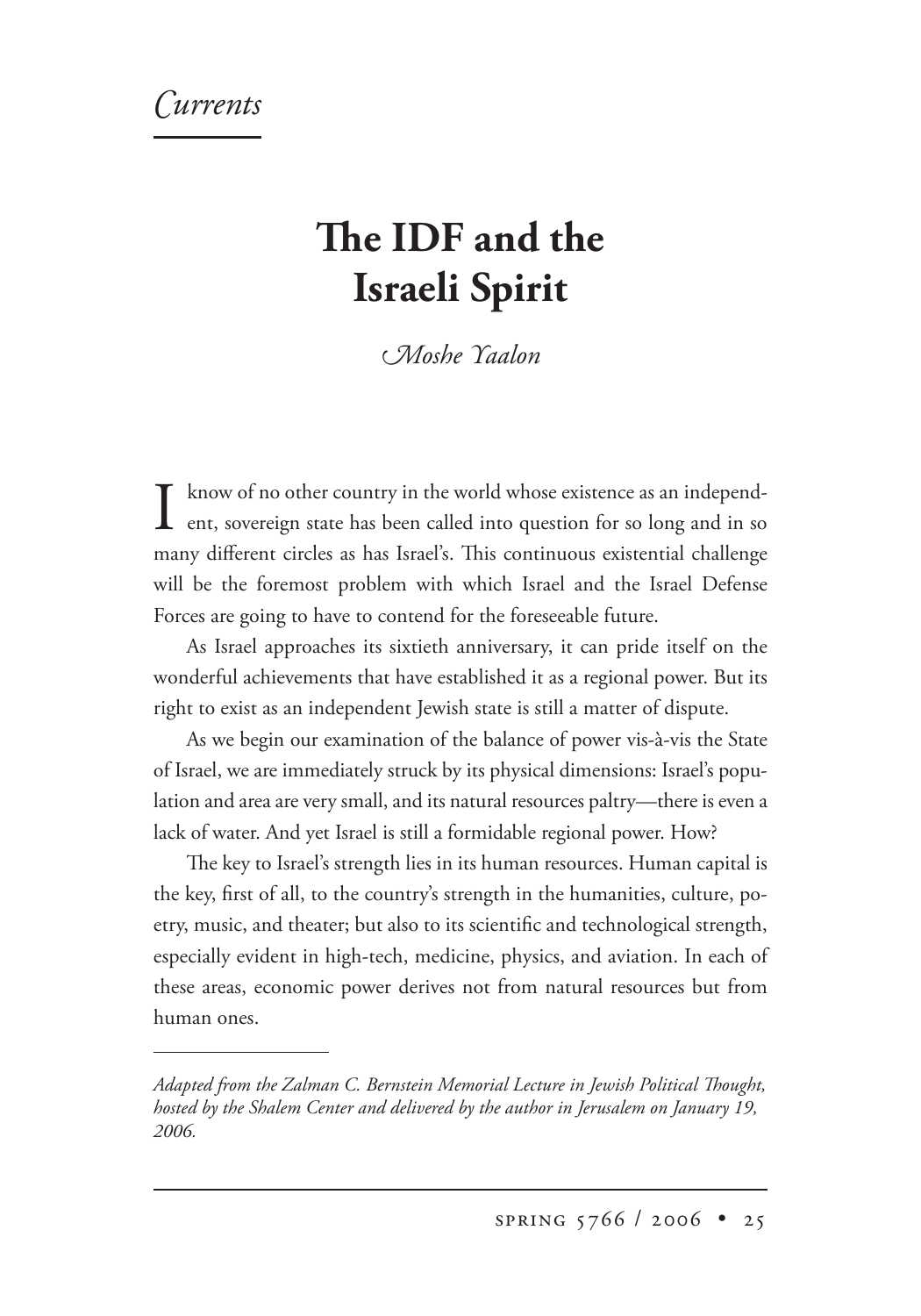The same can be said for Israel's military strength. Israel has developed a sophisticated military force, which rests on state-of-the art weapons that are themselves put at the disposal of top-flight soldiers and commanders. Today's IDF uses the most advanced weaponry on earth, excelling in its precision, mobility, durability, design, intelligence collection, and information management. Superior intelligence enables the IDF to locate low-level targets such as terrorists, to pass on the information in real time to decision makers (whether a commanding officer, a pilot, or the chief of staff), and to hit the target in the most accurate and surgical way possible. These capabilities are translated into a substantial military force, and not only in the sphere of anti-terrorist warfare. Both the development of weapons and the ability to put them to use can be based only on a high level of human capital.

The nature of the threats confronting the IDF has, of course, changed over time. From the 1948 War of Independence through the Yom Kippur War of October 1973, the IDF faced the combined Arab armies in high-intensity conventional warfare. Indeed, the Yom Kippur War was the last conventional war initiated by the Arab states against Israel, the last war between armies.

The IDF's victories in these wars forced Arab leaders to realize that their chances of defeating the IDF on the traditional battlefield were limited. Some of them, like Egypt and Jordan, turned to political agreements. Others chose to engage in forms of unconventional warfare: *Sub-conventional*  warfare like terror, guerilla warfare, and attacks on civilian targets with primitive rockets; or *super-conventional* warfare, such as the development of medium- and long-range missiles or biological, chemical, and nuclear weapons. The result is that while the IDF developed a powerful deterrent and a strong threat-detection capability with regard to conventional threats, in recent years the IDF has had to contend instead with Palestinian terror, Hezbollah guerillas, Qassam and Katyusha rockets, Iraqi Al-Hussein missiles (of which some forty were fired at Israel during the 1991 Gulf War),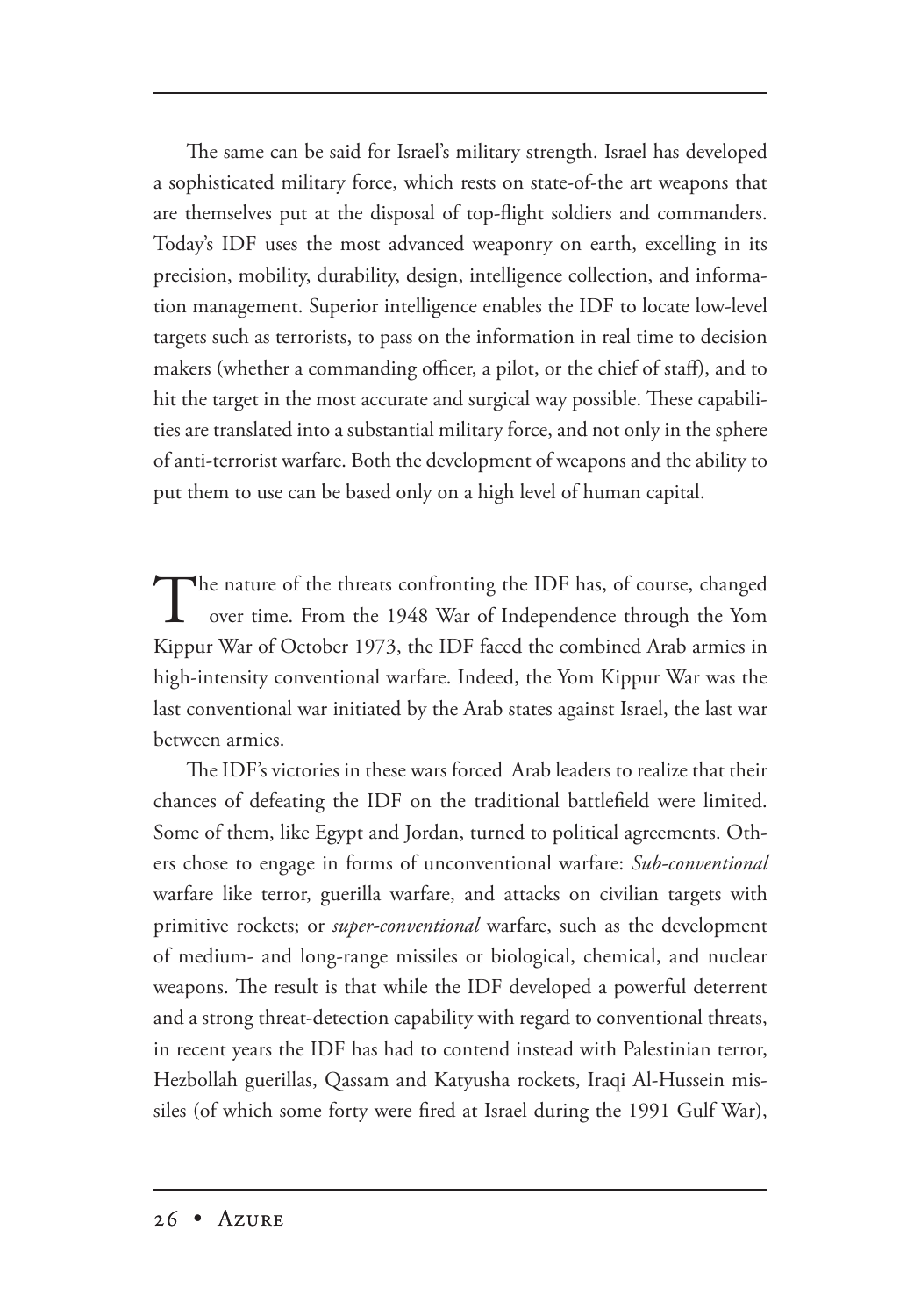Syrian Scuds, Iranian Shihab missiles, as well as weapons of mass destruction in Syria and Iran, and the potential nuclear threat from Iran.

Today, Israel has had successes not only in dealing with conventional threats, but also, to some extent, in the area of weapons of mass destruction. Israel's nuclear deterrent has stood the test of over fifty years. Even when facing defeat in the 1967 Six Day War, for instance, the Egyptians refrained from attacking Israel with chemical weapons, though they did not hesitate to use them in their 1962 war with Yemen. The fear of Israeli reprisal, moreover, is the only reasonable explanation for Saddam Hussein's not attacking Israel with the chemical and biological warheads which were at his disposal during the 1991 Gulf War.

Indeed, the different threats that Israel and the IDF have confronted during the last few years have a single common denominator: Each attempts to avoid a head-on confrontation with the IDF, and each is aimed directly at Israel's civilian population. In fact, a common element is shared by the lone suicide bomber planning to blow himself up in Jerusalem, the Katyusha missile aimed at Kiryat Shemona, the Qassam rocket aimed at Sderot, and the al-Hussein missiles that fell on Tel Aviv. Behind each of these attacks on heavily populated civilian centers there stands a mindset common to all of Israel's enemies: They see Israelis as a war-weary "society of plenty," seeking only a life of comfort and luxury, uncertain of themselves and of their inner convictions, led by people who do not believe in the nation's willingness to fight.

The inescapable conclusion from this, however, is that Israel's security no longer really depends on the number of planes, tanks, or artillery it has—though these will continue to act as indispensable deterrents at the level of conventional warfare—but on the strength of Israeli society, and its ability to face these threats without yielding.

The battles that Israel must now engage in, and will face for the foreseeable future, test not Israel's military power but its civic resilience. The Arab nations began raising the question of Israel's societal strength in the 1980s, when Israel was counting its casualties following its withdrawal from most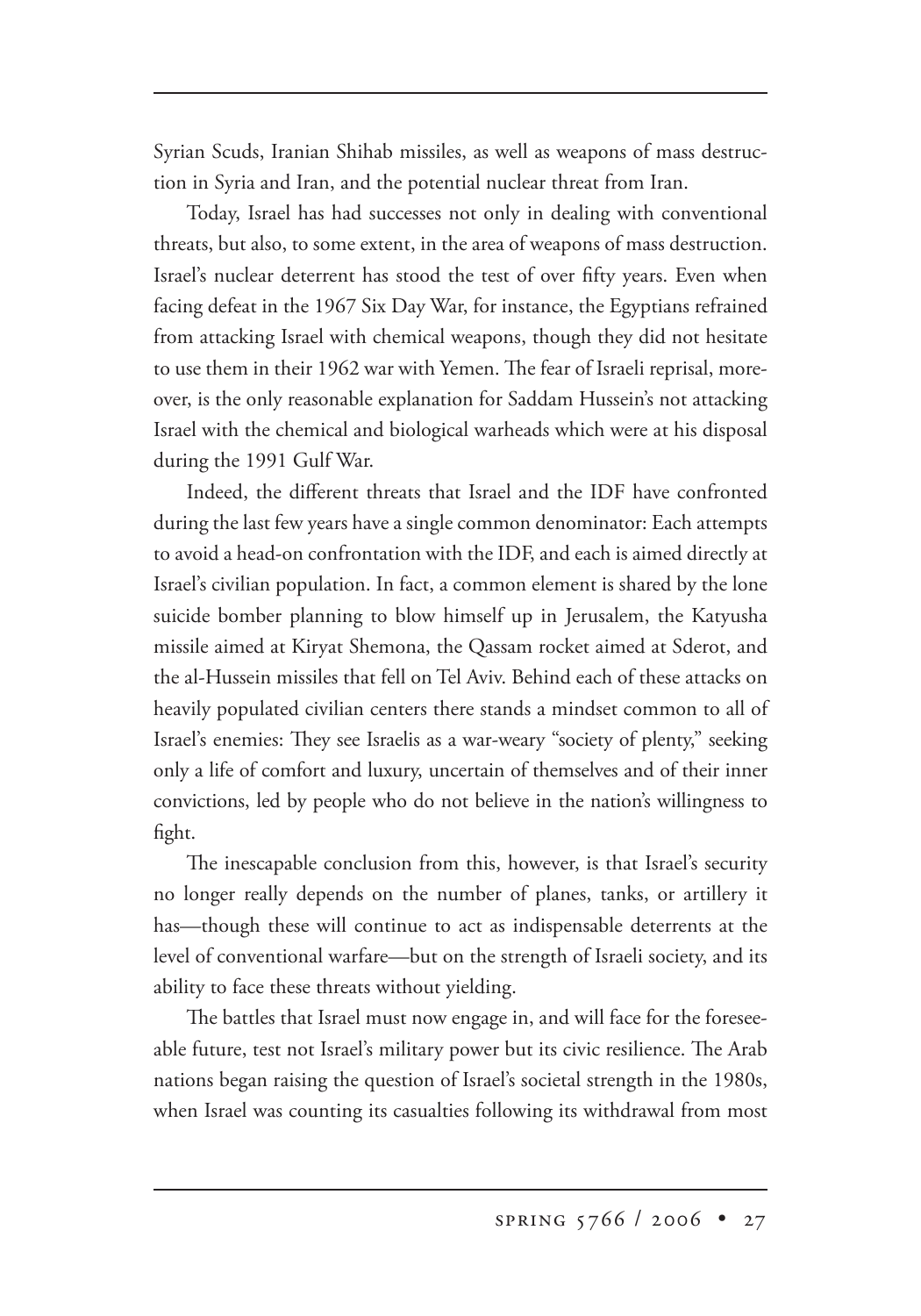of Lebanon in the wake of the 1982-1985 Operation Peace for Galilee. The discussion gathered strength after the May 1985 prisoner exchange in which three Israeli POWs were returned in exchange for the release of 1,150 terrorists. Later, our enemies were able to adduce further examples of Israeli weakness: In their telling, the Oslo accords were the result of the first Intifada (1987-1991); the Hebron withdrawal agreement was signed as a result of the 1996 "Temple Mount tunnel" riots; and Israel's unilateral withdrawal from the Gaza Strip followed unbearable Palestinian pressure in the so-called "second Intifada," the terror campaign launched by the Palestinians in September 2000.

In the case of the most recent war, Israel could have made the opposite case. Israel's determined stand against the wave of Palestinian terror, especially during the period between the Jenin operation of April 2002 and the announcement of the decision to withdraw from Gaza made in December 2003, severely undermined the Arabs' hypothesis about the societal strength of Israel. With the 2005 withdrawal from the Gaza Strip, however, Palestinian terror organizations such as Hamas and Fatah-Tanzim, which were ready to accept an unconditional cease-fire in the summer of 2003, interpreted the decision on unilateral withdrawal from Gaza as an Israeli "breakdown," to be exploited as a "victory for the resistance."

Israel's current strategic security balance may thus be summed up as follows: A generally successful deterrent against conventional threats and super-conventional threats like weapons of mass destruction, combined with failure of deterrence on the sub-conventional level—terror attacks and tactical missiles—which has resulted in an ongoing war of attrition against Israeli civilians.

 $V$ That security threats will Israel confront in the future? The acceptance of the State of Israel on the part of its neighbors as an independent Jewish state requires a long-term perspective on two fronts. On the one hand, Israeli society must remain steadfast over what will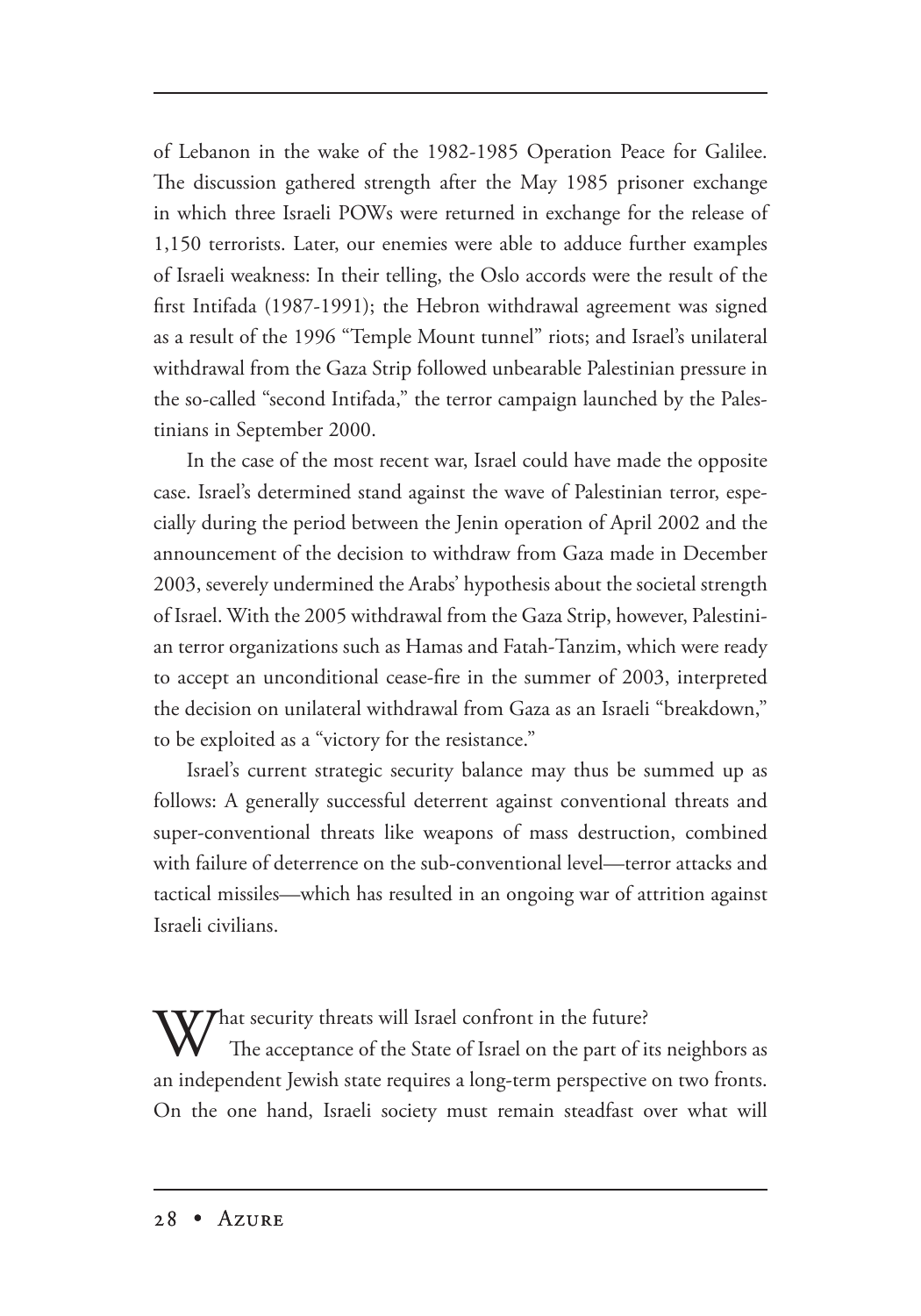necessarily be a period of conflict spanning many years; on the other hand, Israel must always keep its eye on societal and moral changes that have to take place among its enemies before reconciliation can ever really occur. Such a process is by its nature lengthy, and can span over one or more generations.

The September 11, 2001 attacks on New York and Washington led many Americans to understand that in order to avoid future attacks it will be necessary to deal with the roots of terrorism, in other words, to confront not only terrorist operations, but to bring an end to the kind of education that nurtures terror. This explains America's well-considered demands for democracy in the Middle East and for educational and social reform among Israel's neighbors.

Indeed, anti-terror warfare is important, but it addresses only the ability to commit terrorist acts rather than the roots of terrorism. Even when we succeeded in bringing about a significant decrease in the number of wanted terrorists, the phenomenon of terrorism always struck me as a kind of bottomless pit, with an endless stream of new candidates always ready to fill the shoes of the old. Of course, the pit does have a bottom: It is full of threeyear-olds masquerading as suicide bombers, nine-year-olds writing essays in praise of the suicide-bomber death cult, and fourteen-year-olds whose greatest ambition is to become a martyr.

The Palestinian education system continues to ignore Israel's right to exist as an independent Jewish state, uses the term "occupation" with regard to the entire historic land of Israel "from the River to the Sea," and denies any connection between the Jewish people and their ancestral homeland. An educational system of this kind is preparing Palestinians not for conciliation, but for war. The dictatorial regimes around us prefer to perpetuate the conflict and to externalize their failings, especially in the direction of Israel and the United States. They are certainly not interested in the kind of education that would lead to a more peaceable attitude.

The enlightened world, with the United States taking the lead, must continue to make financial assistance to Arab states, and especially the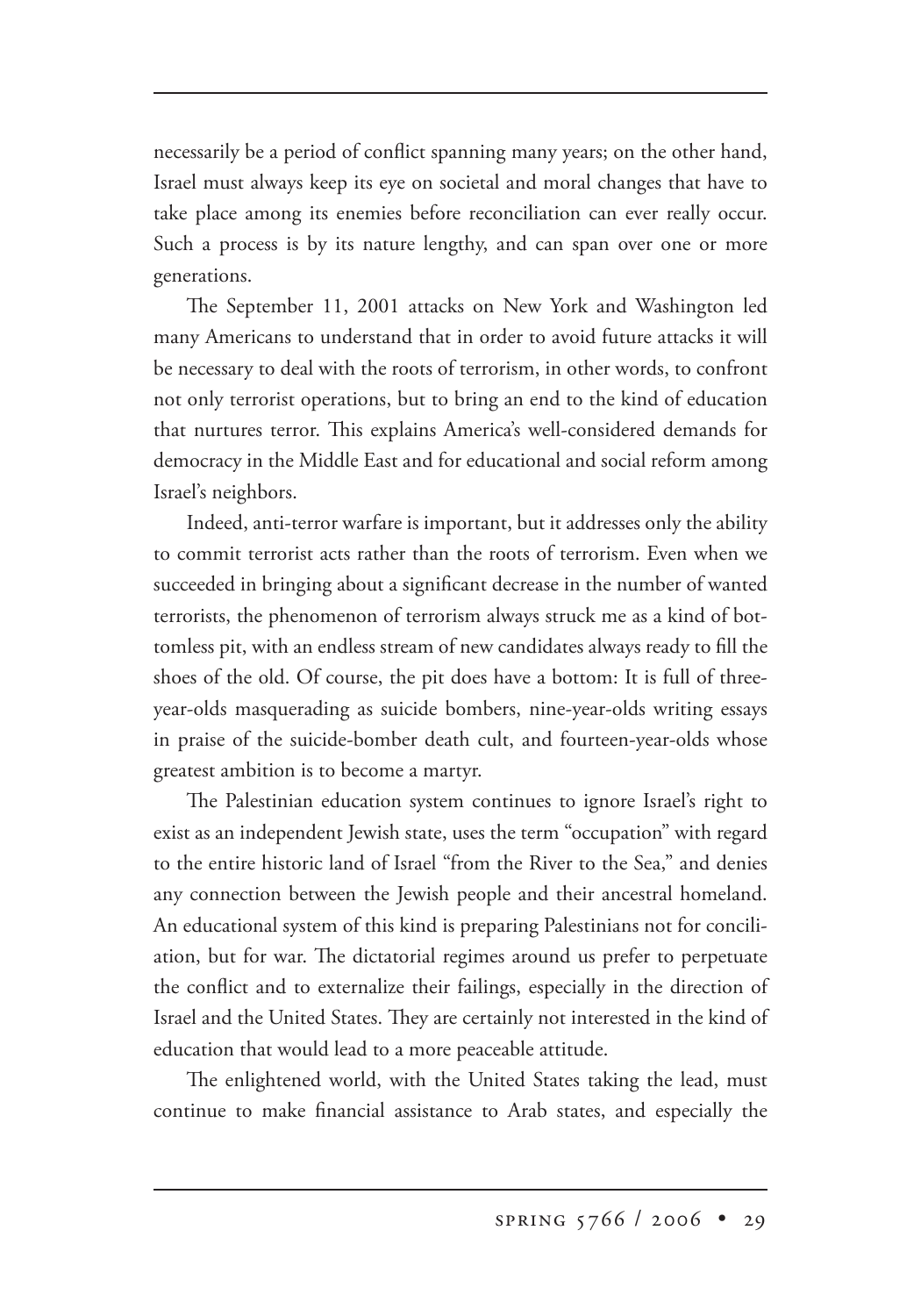Palestinian Authority, conditional upon fundamental educational reform. The first step should be a ban on incitement to hatred in governmentcontrolled mosques and media, followed by significant changes in school textbooks. This is not to say that Israel should take a paternalistic or authoritarian attitude by imposing educational reform on Palestinians by force. The path is not so much one of conversion but of persuasion. We ought not actively intervene except for encouraging cooperation and educational encounters between Jews and Palestinians—not just encounters in which the Palestinians accuse the Jews and the Jews accuse themselves, but encounters which take the Zionist self-understanding as a legitimate point of departure.

As long as no such changes are forthcoming, however, no demands can be made on Israel, since any Israeli concession immediately becomes a new baseline from which hostilities are undertaken, as the Palestinians have repeatedly proven over the last decade. Yet Israel *can* act to encourage the democratization of the region, especially in the Palestinian Authority. It is, after all, in Israel's interest to be involved in the Middle East, rather than to live in permanent isolation within the region.

The challenges facing Israel's military are no less formidable. In the area of conventional warfare, Israel will continue to maintain a military built on a regular army and reserves, on a scale that addresses the potential threat. To maintain our competitive edge, however, will require continued investment in our human capital, by nurturing future generations of scientists, engineers, and technicians—those who will develop the IDF's technological infrastructure, its security industry, and its roots in both the civilian economy and in academia.

As far as unconventional warfare is concerned, Israel must maintain its deterrent capability and make every effort to prevent our enemies from acquiring nuclear weapons. A nuclear Iran poses an extremely serious threat; such a capability in the hands of an extremist regime that does not hide its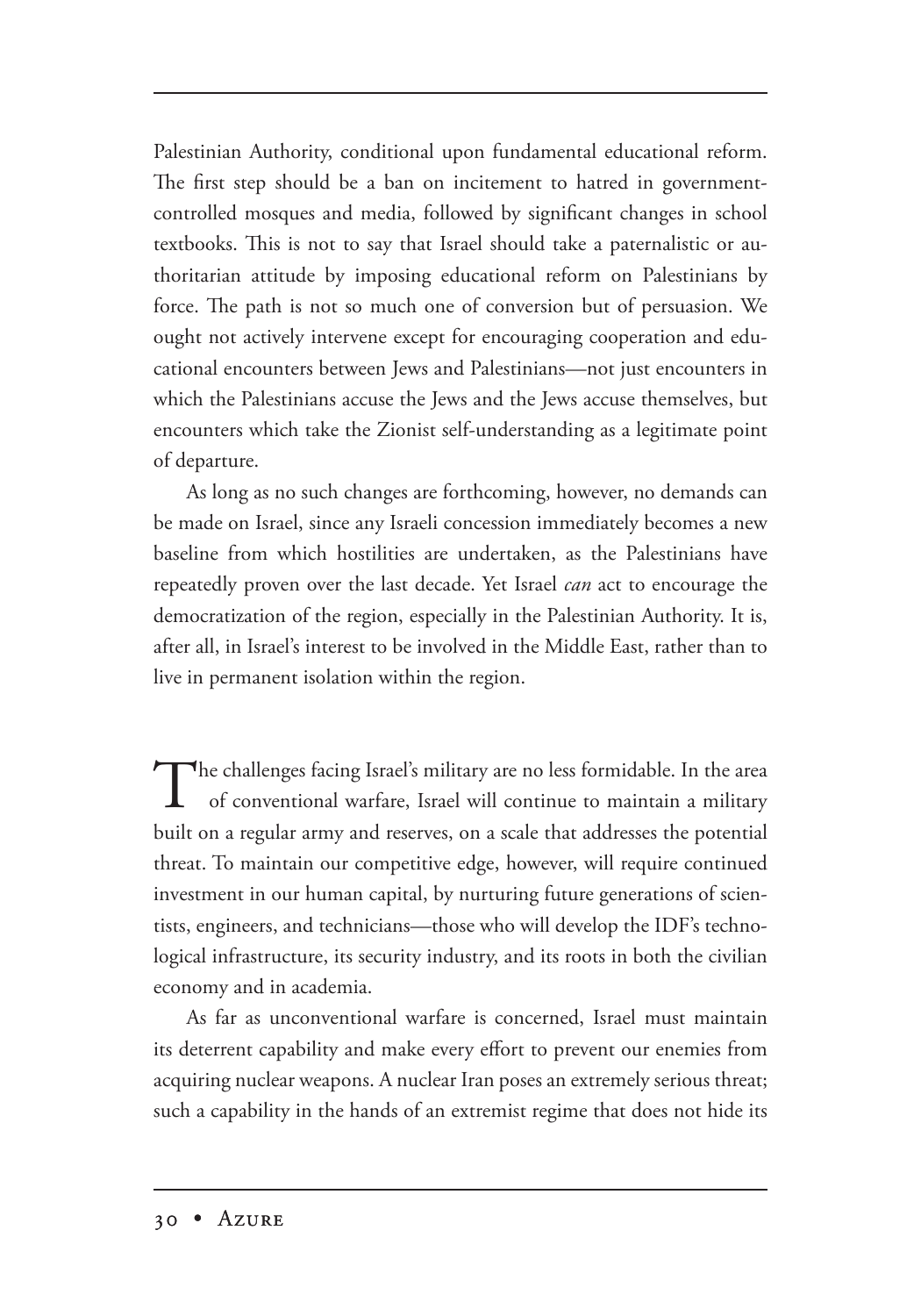intentions regarding Israel would fundamentally alter the strategic balance in the region. Such a regime could provide a "nuclear umbrella" for terrorists and could radically undermine democratization in moderate regimes. This could also trigger a regional arms race, in which other regimes seek to acquire nuclear weapons as well.

For this reason, the recent speeches of Iranian President Mahmoud Ahmadinejad must be taken with utmost seriousness. In his messianic Shiite worldview, the arrival of the "Hidden Imam"—the messiah—can and should be hastened through practical measures. When he was the mayor of Tehran, he invested in initiatives to prepare for the day of the arrival of the Hidden Imam. As a disciple of the Ayatollah Yazdi, he believes that the precondition for the coming of the Hidden Imam is the destruction of the State of Israel. This is a genuine belief, and any attempt to dismiss his words as mere posturing in order to garner internal support or as simple baiting misses their meaning and underestimates his intentions. Once again, the Jews stand face-to-face with a leader possessing a radical messianic worldview, who sees the annihilation of Israel as a necessary stage in defeating the West; except that this time, he may soon have the most powerful of means to achieve his aims. Israel must view the Iranian threat as profound and existential, and respond accordingly.

Indeed, the Iranians are looking to undermine moderate regimes even as we speak. If they had their way, the Jordanian king would no longer be alive, and other regimes in the region, including in the Persian Gulf, would fall. Most of the terror directed at Israel today is funded by Iran. Although Hamas has its own fundraising apparatus, it has received a great deal of money in recent years from Iran. "With regards to the challenges ahead of us, we count on an expanded role by our Iranian brothers in Palestine," Hamas political leader Khaled Mashal said in a recent joint press conference with Iranian Foreign Minister Manouchehr Mottaki. Meanwhile, the Fatah Tanzim fighters are funded by Iran, and of course Hezbollah receives tens of millions of dollars to work and act from within Lebanon and to operate Palestinian terror in Gaza. Today a large part of the terrorist activity is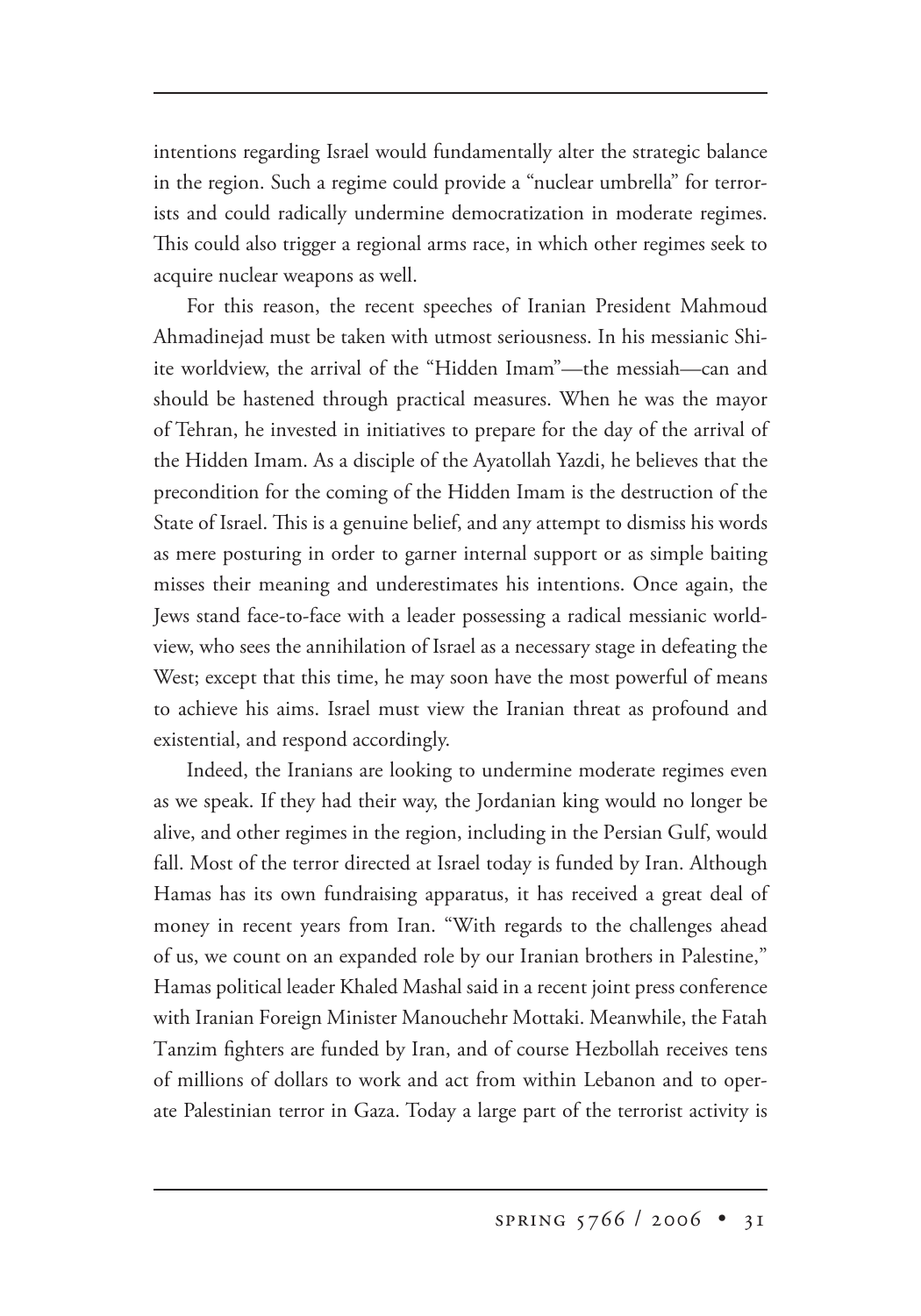moving to the Gaza Strip, and the Iranians are behind all of it. (This is also true regarding many attacks directed against the coalition forces in Iraq.)

To put it bluntly, the Ayatollah Khomeini, who never talked about the Hidden Imam, was nothing short of a moderate compared to Ahmadinejad, whose resolve to obtain nuclear weapons is closely related to his messianic vision of defeating the West. There is a battle within the Muslim world as to who will lead this global jihad: Will it be Osama Bin Laden, or one of his deputies like Ayman al-Zawahiri or Abu Musab al-Zarqawi; or will it be the Iranians? Israel, it must therefore be emphasized, is far from alone in this war. For many years I have struggled with the challenge of convincing people in other countries that they, too, are in danger. As head of the IDF's intelligence branch I went to Washington in 1996 in order to convince the Americans that the Iranians aspired to obtain nuclear weapons. Back then I found few people who were willing to listen. The good news, such as it is, is that in the last few years not only the Americans but even the Europeans have come to understand the Iranian threat.

Have they truly internalized its severity? Not completely. When I visited Europe as IDF chief of staff not long ago, several officials said to me: "So what? We endured a conflict with the Soviets, and they also had nuclear capability." And yet it should be clear that the Soviets are not the Iranians, and Europe is not the Middle East. It is to be hoped that the Americans and the Europeans will not fail to recognize the Iranian threat, and that they will take steps toward imposing diplomatic and economic sanctions. But Israel must prepare for the possibility that these steps will not be effective. And if we are not for ourselves, who will be for us?

 $\blacksquare$  The challenge posed to Israel by sub-conventional warfare, however, is the most difficult of all. I have already pointed out that in this sphere we do not enjoy adequate threat-detection or an adequate deterrent, and that it is not enough to deal with terror through military means alone. It must be dealt with at its roots.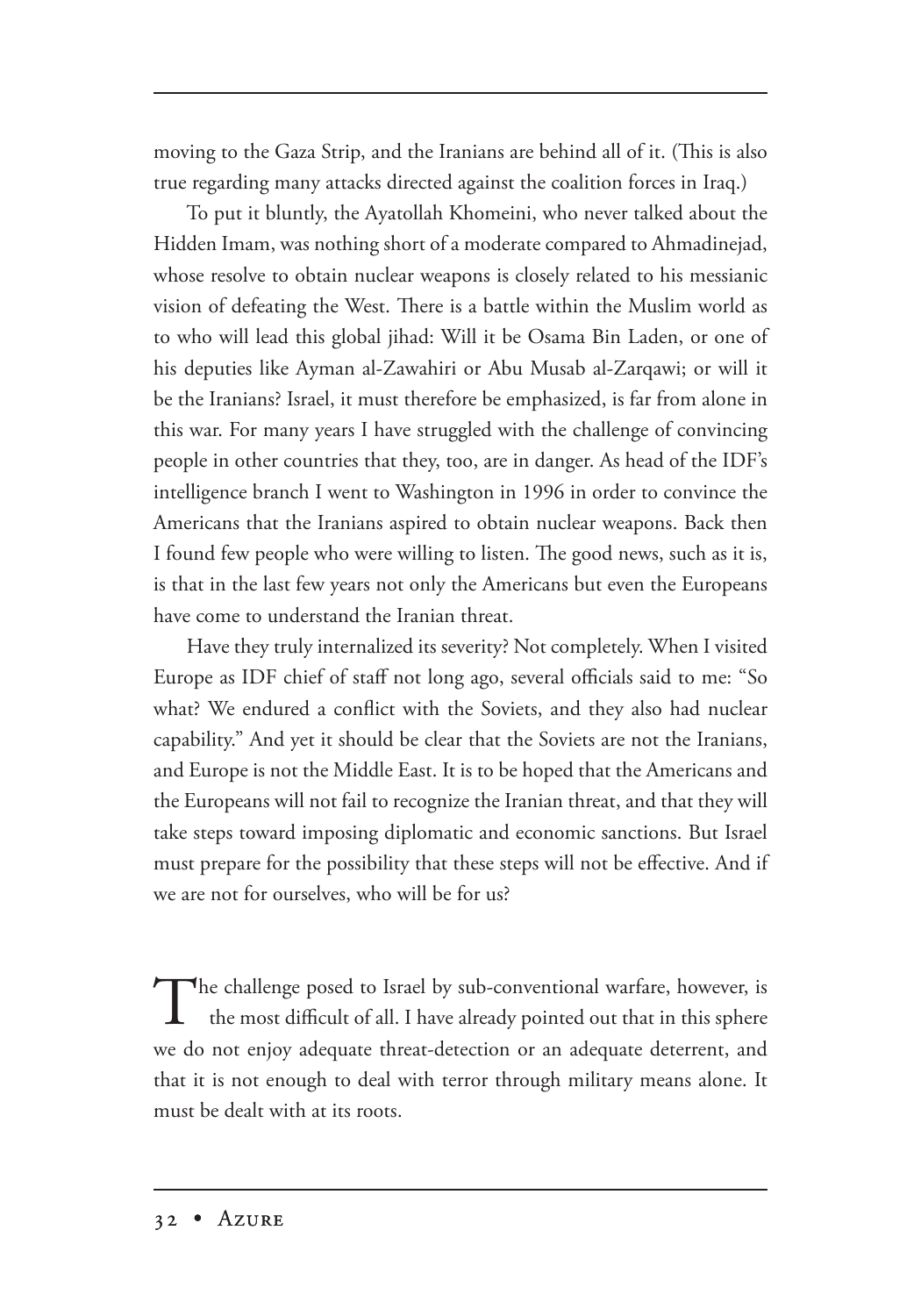But there is no chance of such a change taking place so long as we appear to be giving in to terror. So long as those who are hostile to us believe they can achieve their aims through violence, they will continue to try to do so.

The greatest difficulty here is internal. Israel's political polarization, and the lack of a national consensus with regard to the Israeli-Palestinian conflict, are vulnerabilities that have been well exploited by our enemies. Even when Yasser Arafat began his terror war in September 2000, we argued—and there are those who continue to argue to this day—over whether this war was a premeditated assault or a spontaneous, authentic grassroots uprising. This debate took place even within the Israeli cabinet, which could not decide whether to see Arafat as an enemy or a peace partner. The issue was resolved only after the Passover Eve attack on the Park Hotel in Netanya in March 2002, following a year and a half of terrorist bombings. If recent books on the subject—some of which accuse the IDF of escalating this war—are any indicator, the debate has still not been fully resolved. This debate is indicative of a profound confusion, not only with regard to this particular war, but with regard to the Zionist narrative itself.

We may best view Arafat's decision to go to war as the third Palestinian refusal of a two-state solution. The first refusal was to reject the Peel Commission's recommendations in 1937, the second was to dismiss the United Nations partition plan in 1947, and the third was to rebuff the offer made by Israeli Prime Minister Ehud Barak at Camp David in 2000. Each partition proposal accepted by the Jewish leadership has led to a wave of Palestinian violence. This continual state of refusal suggests a profound unwillingness on the part of the Palestinians to accept any territorial compromise, and, more deeply, to accept Israel's right to exist as an independent Jewish state.

This view of things exposes a deep asymmetry, and in a rather harsh light. The overwhelming majority of Jewish leaders since the dawn of Zionism have been amenable to territorial compromise and the partition of the land; no Palestinian leadership has ever proven willing to accept the same. And the rise of Hamas to power in the Palestinian parliamentary elections suggests that the Palestinian public, too, shows no sign of accepting it any time soon.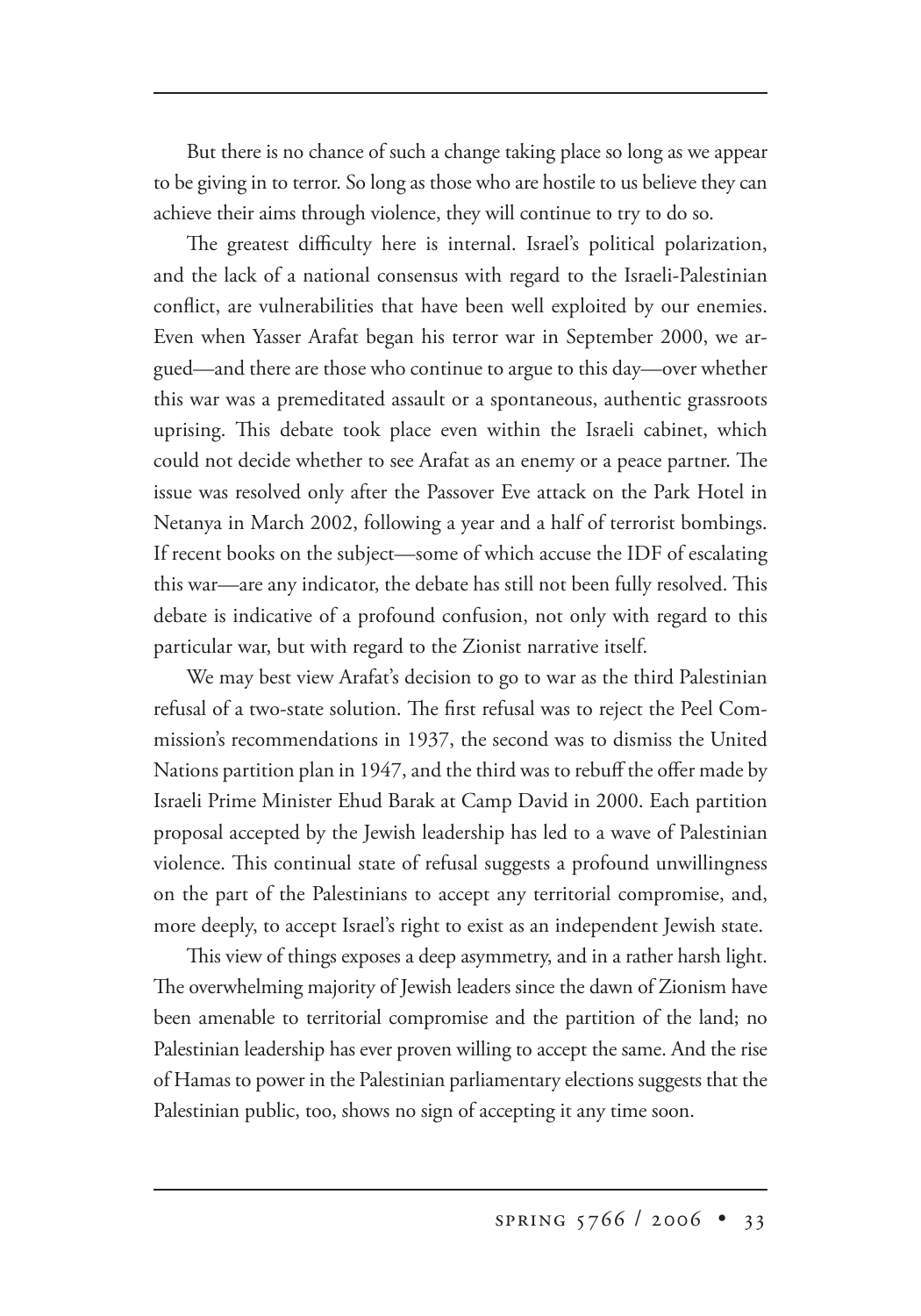To complicate matters, the Israeli public debate, including the core of the decision-making elites, has been permeated by post-Zionist claims which are aimed at undermining the Zionist narrative. Some of these claims reflect an ideology that repudiates the belief in a Jewish state; some are a product of historical ignorance; some reflect a kind of wishful thinking; some a reflexive self-incrimination as a response to perceived helplessness; and some simply reflect the poll-driven considerations of political manipulation. Both in Israel and in universities around the world, there is a great deal of ignorance on this question. Many students, for example, believe that in 1948 there was a Palestinian state, and that in the War of Independence Israeli colonialists conquered it and occupied the land.

All this has had an impact on the government's decisions over the last decade, including those that affect the deployment of IDF forces. The less of a political consensus there is, the less room the IDF has to maneuver. As chief of staff, on quite a few occasions I refrained from carrying out an operation even when I believed it to be moral and correct, because of the cost it could be expected to carry in the internal Israeli debate.

The internal Israeli debate as to the justice of the Zionist enterprise may be mainly a civilian one, but the officers and soldiers in the IDF want to know what they are risking their lives for. When the validity of an independent Jewish state is called into question, officers and enlisted men alike may find themselves standing on shaky ground. As chief of staff I attached great importance to reinforcing this foundation. I initiated educational programs on those issues not subject to open political debate, aiming to raise awareness regarding Israel's past, to deepen the roots of the soldiers' knowledge of the country, to educate them to become good citizens of a democratic state, and to instill the values necessary to allow them to defeat their enemies while preserving their humanity. It is with this challenge, too, that the IDF will have to contend for the foreseeable future.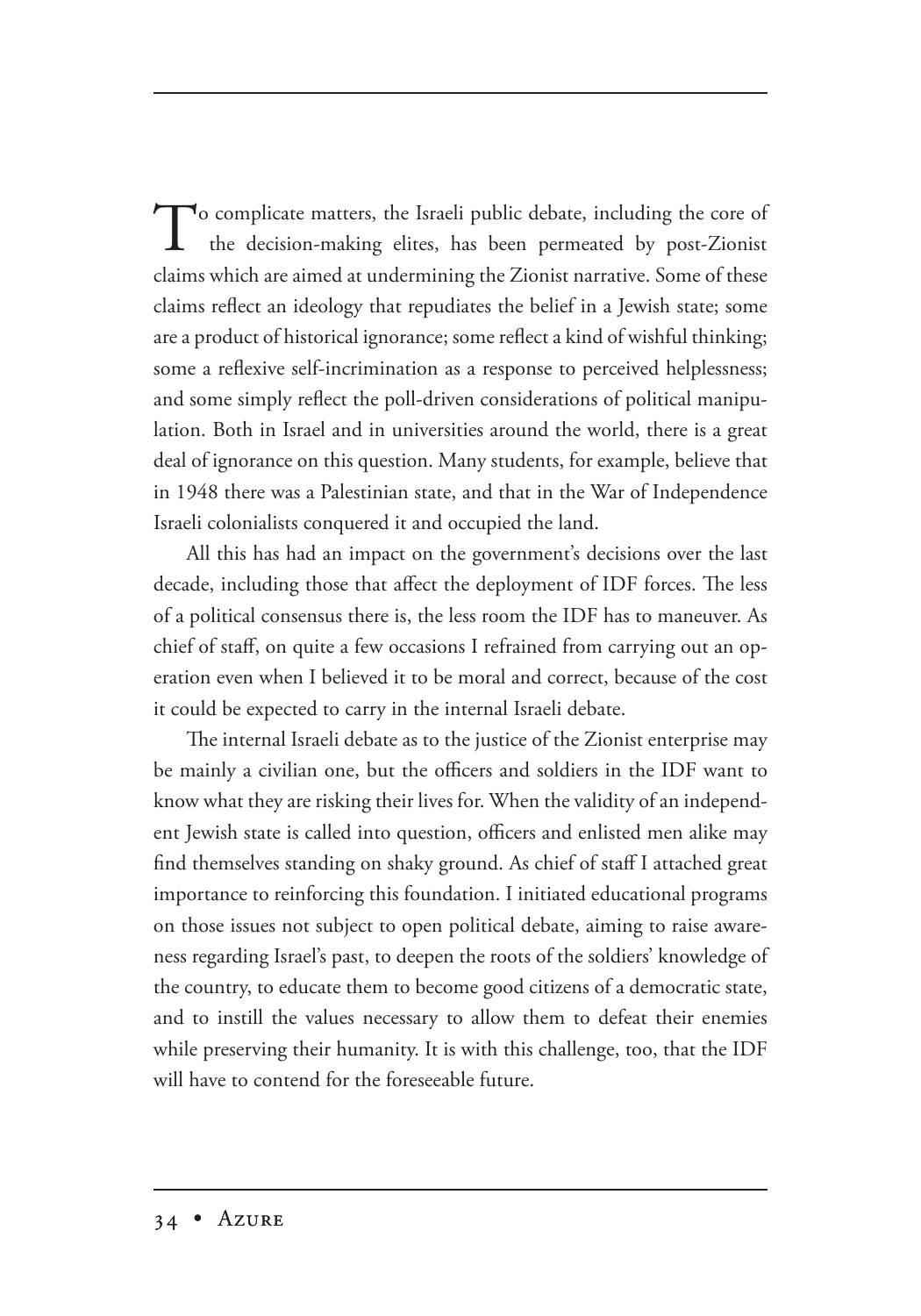The problem of Israeli solidarity also has a socio-economic side. Israel's wide income disparities do not make matters easy for the IDF. A situation in which some soldiers arrive at their base in private cars while others go home to empty refrigerators does not contribute to a sense of unity and shared sacrifice. The IDF cannot bridge socio-economic gaps, but it can do its part in aiding poorer communities, as it does with its Atidim program, and in providing financial assistance to needy soldiers, especially those who are serving in combat units. This allows them to continue serving without having to worry about supporting their families.

Needless to say, the fact that some communities do not serve in the army at all, and the unequal distribution of the security burden this entails, also undermines the nation's sense of solidarity. The question of sharing the burden in general, and reserve military duty in particular, will continue to pose a challenge. The IDF has consistently supported sharing the responsibility for Israel's security in a more equal way, although political constraints have prevented this. In lieu of this, the right thing to do is to honor and reward those who bear more than their share of the burden. Although these challenges are not, strictly speaking, military ones, they will have a direct impact on Israel's solidarity and security in the future.

Israeli solidarity is also affected by the degree to which the rule of law and democratic principles are upheld in society. In a country where "law" has come to resemble a beautiful book on a shelf—it is read and used when the need arises, but at other times it is merely of ornamental value—it is of supreme importance that IDF commanders set an example, keep their hands clean, and teach their subordinates to do the same. As a military man who spent many years with Israel's civilian decision makers, I knew how bad things had gotten in this regard, and I always saw it as my duty to keep the IDF from going down the same road.

Beyond the rule of law, I have seen a similar breakdown in democratic decision making—notably in the process that led to last summer's disengagement from Gaza. Few things can be of greater importance to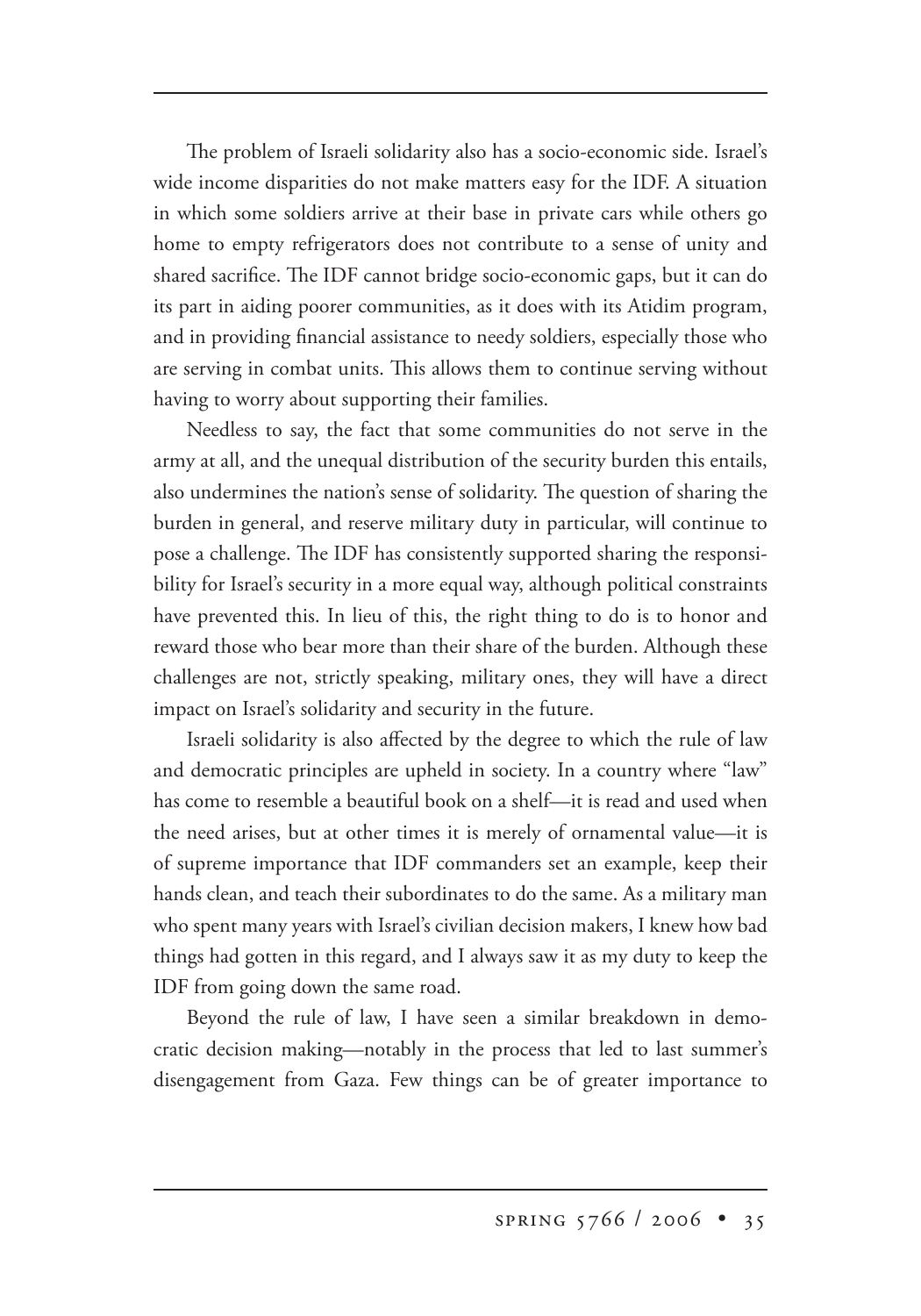the future of Israeli solidarity than maintaining the trust of the soldiers in their officers and the trust of the public in the IDF. Thus it was clear to me that the IDF had to carry out in the best possible way what was, in the end, a decision taken by the political echelon, while making clear to officers and soldiers the importance of adhering to the rule of law and to the rules of the democratic game. For more than a year, I prepared the IDF for this mission, one of the hardest ever imposed on me, and I am proud of the soldiers and the officers for the way they carried it out despite what was clearly a flawed decision-making process on the political level. In so complex a reality, IDF officers must maintain their professional integrity and remember that in a democracy, they are responsible to policies, not politicians.

The tendency to delegitimize the "other" in Israeli society is potentially catastrophic as well, both with regard to the external "other," and to the "other" within. Against an enemy, soldiers must be prepared to fight because of a duty to defend rather than hatred for the enemy. As for the internal "other," during my military service I met Israelis of all walks of life, and I came to understand the depth of the societal rifts that undermine the cohesiveness of the country. Mandatory military service is an opportunity to bring together people from different communities. This is part of what it means to be a "people's army."

In the last few years, the IDF's status as a people's army has been called into question, with proposals to transform it into a regular professional force. This debate, as I see it, is premature, because the IDF will have to continue to maintain its present size, more or less, for the foreseeable future. It is true that, over the last three years, I myself took the lead in reducing the size of the regular and reserve armies, a process that was made possible as the result of changes in the threat and especially in the wake of new technologies and capabilities. However, Israel is simply unable to finance a professional regular army of the required size. So it will have to continue relying on the existing combination: A relatively small regular army based on what conscription can yield, and a reserve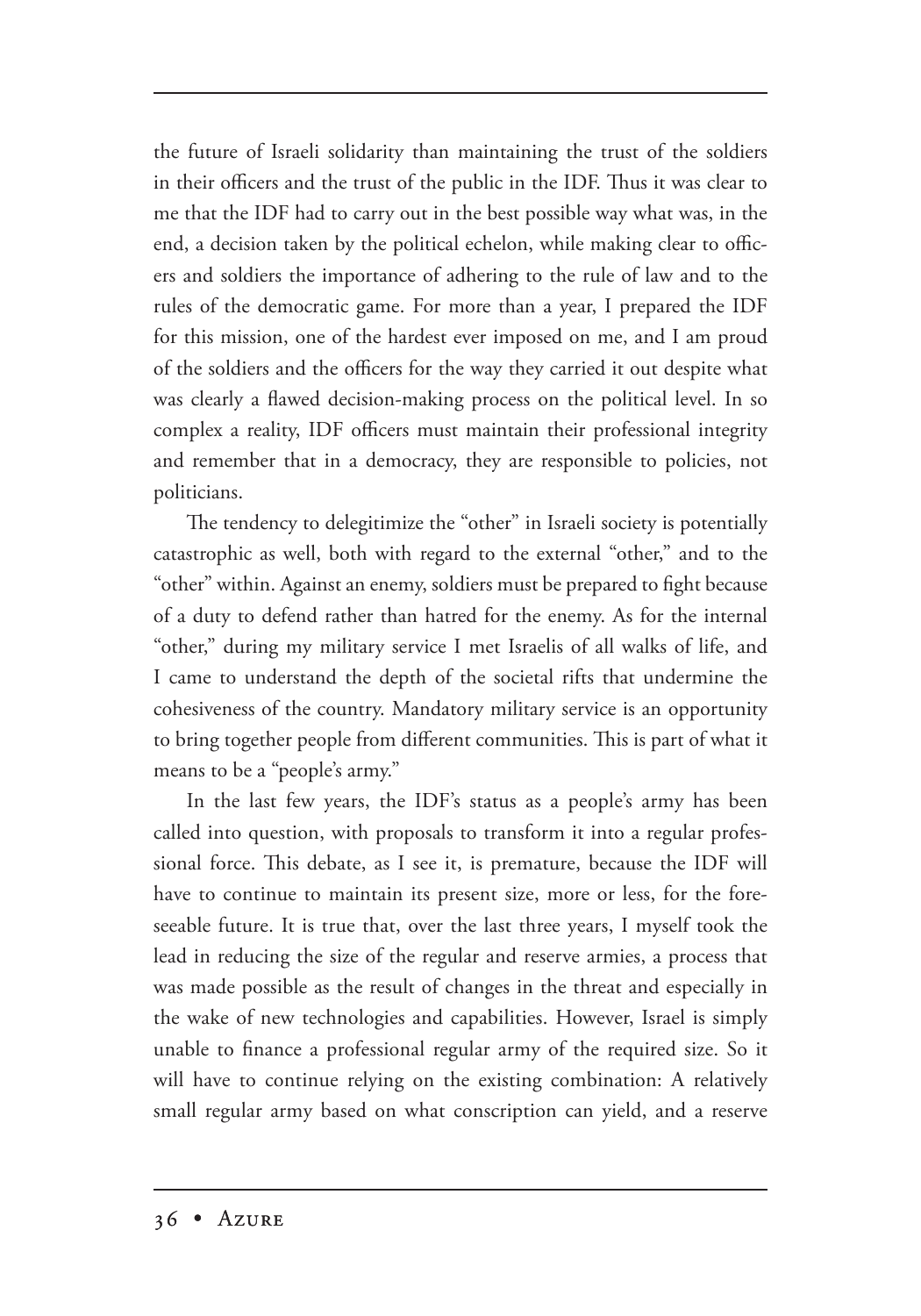system large enough to make up the difference. Only when our strategic threat level drops significantly, or when the country's population grows substantially, will it be possible to discuss doing away with the "people's army."

Let me conclude by saying that today, Israel's strategic position is much<br>stronger than it has been in the past, but the challenges of the future are great. The central one, as I have suggested, is to persuade hostile neighbors to recognize Israel, and to reconcile themselves to its right to exist as an independent Jewish state.

This is connected to the second major challenge: To internalize the advantages of a Western "society of plenty" without losing Jewish patriotism and identity, and without weakening the Zionist ethos. This, in my opinion, is more worrisome than the external threat: Within Israel and without, the fundamental question of the legitimacy of an independent Jewish state is being questioned, and not only on the fringes.

My mother survived the Holocaust. My father came to Palestine in 1925 from the Ukraine as a fifteen-year-old after one of his brothers had been murdered because he was a Jew, and another brother had been arrested because of his Zionist activity. My grandmother comes from a family that came to Safed after escaping the Spanish Inquisition, and has remained there ever since. To me it is clear that in a world divided into nations and countries, there must be at least one Jewish state, or else we will endure continuous persecution. With all the disagreement and confusion and mistakes, everything comes down to this one irreducible fact: We have no choice but to prevail.

In one of his last poems, Natan Alterman wrote:

Then the devil said: This besieged one— How shall I defeat him?